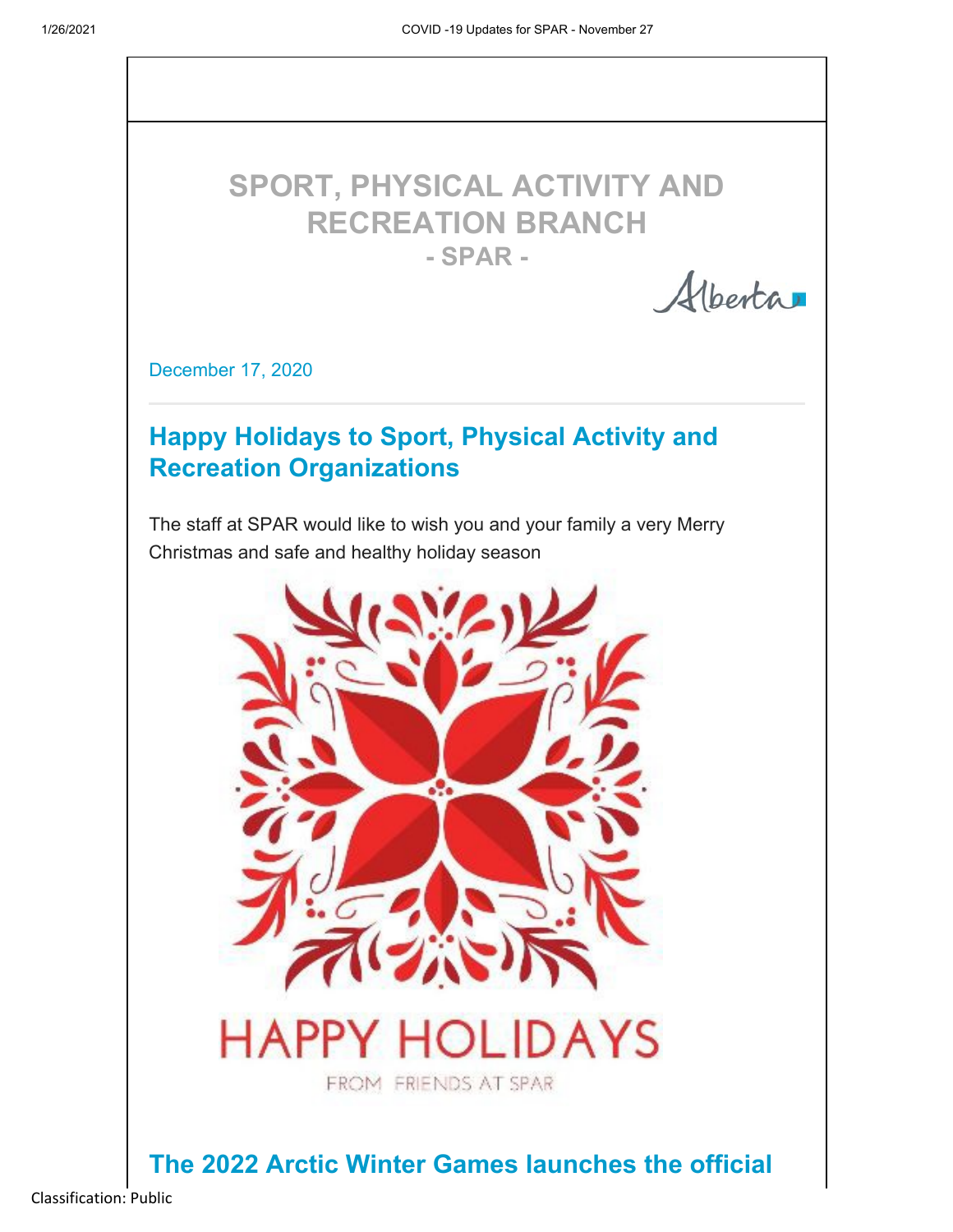# **Games Website**

It is Time to Shine! The 2022 Arctic Winter Games host community launched the official games website this week. Get the latest information on the events taking place at the games and the teams attending.

The 2022 Arctic Winter Games will be held in the Regional Municipality of Wood Buffalo March 6-12, 2022.

# **Association Development Program Recipients Complete Interim Reporting Now**

Operating grant recipients of the Association Development Program are eligible to receive their second operating grant installment upon the complete of their interim reporting. Recipient organizations should contact their respective Sports Consultant with questions or for further details.

# **Podium Alberta Awards**

Over 230 successful eligible applicants to the Podium Alberta program will soon be receiving their grant award. Podium Alberta, also known as the Alberta High Performance Athlete Assistance Program, supports Alberta's high performing athletes by:

- helping athletes continue their pursuit of athletic excellence at the highest levels of national and international competition;
- encouraging athletes to stay in Alberta to live and train;
- enabling athletes to successfully pursue excellence in sport while fulfilling their educational goals;
- increasing athlete access to high-performance coaching and sports science practitioners; and,
- enhancing training and competitive opportunities available to athletes

We thank all applicants for their submission and are proud to support Alberta athletes as they pursue their dreams of athletic excellence.

# **ParticipACTION 2021 Community Better Challenge June 1-30, 2021**

**Grant Intake Open– January 25, 2021 – February 26, 2021**

Organizations can apply for grants between January 25 and February 26 to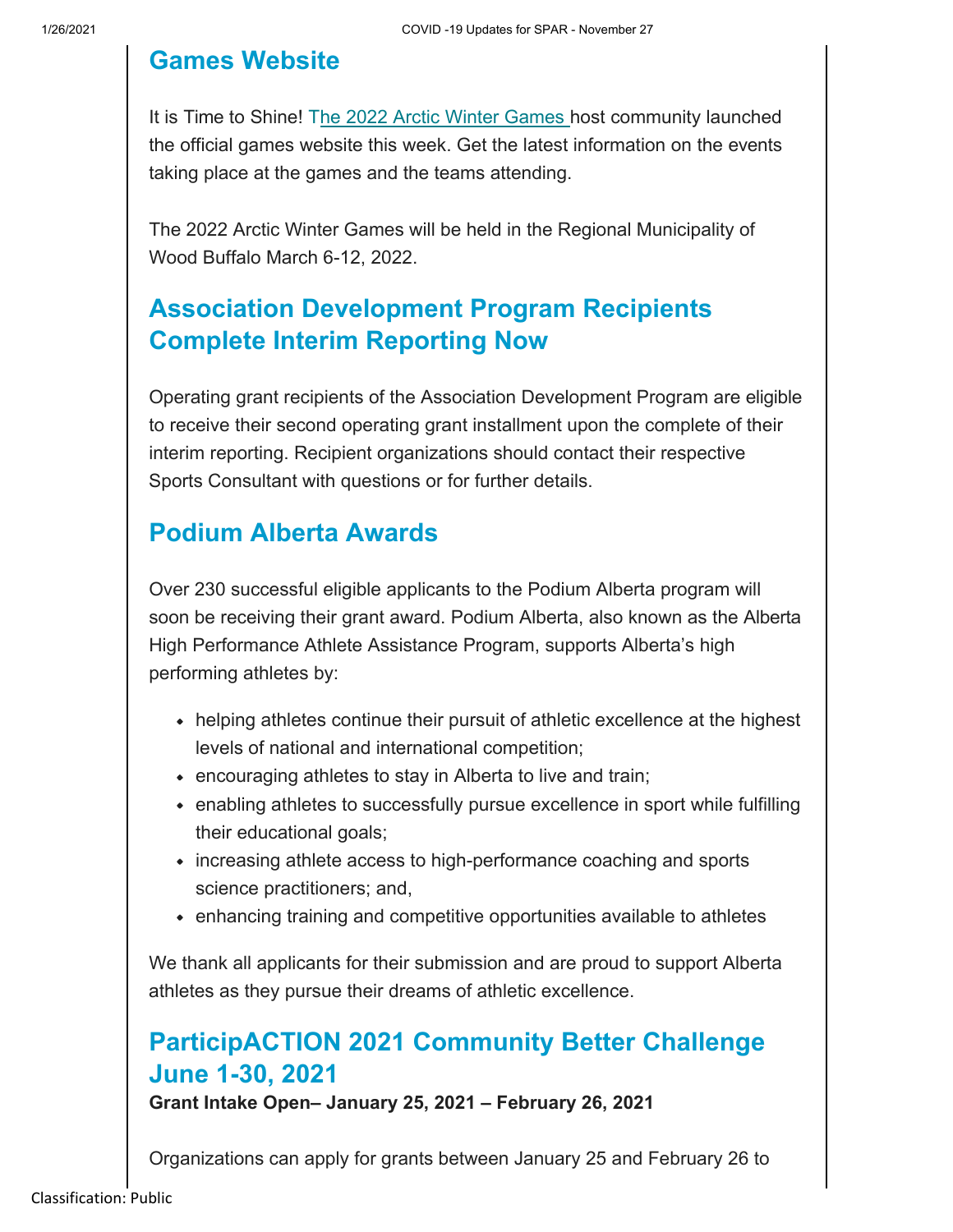#### 1/26/2021 COVID -19 Updates for SPAR - November 27

help put on great physical activity events (either in-person or virtually) during the challenge. Grant guidelines and specifications will be coming soon.

The ParticipACTION Community Better Challenge is an annual event that gets Canadians across the country moving together. At the conclusion of the 2021 challenge, one community will earn the top prize and title of being Canada's most active community. In addition to the national winner, there will also be finalists recognized from all provinces and territories.

ParticipACTION is hosting a webinar on January 21, 2021 to help you make a great application for the grant to host a Community Better Challenge. We encourage interested parties to register for the webinar

For more information on the ParticipACTION Community Better Challenge, please visit the ParticipACTION website.

# **Pivot Online: A toolkit for Artists and Nonprofit Organizations**

The toolkit captures and shares the insights from artists and organizations who have pivoted their work online and provides information, resources, and inspirations to help artists and nonprofit organizations pivot some, or all, of their operations online. You can find the toolkit on our website at alberta.ca

Culture, Multiculturalism and Status of Women will host a series of *Pivot Online Webinars* for nonprofits, and sector capacity builders. Each webinar will demonstrate specific aspects of the Pivot Online Toolkit and feature peer success stories. The webinars will be recorded live and posted on YouTube as a reference for Albertans.

#### **Webinar dates:**

- *January 4, 2021* from 4:00 pm to 5:15 pm. Success in a Digital World Social Media with guest speaker Josiah Sinanan, musical artist based out of Calgary and podcast host.
- *January 6, 2021*  3:00 pm to 4:15 pm Virtual Organization Programs and Services Online with guest speaker Chantell Ghosh, Executive Director, The Citadel Theatre.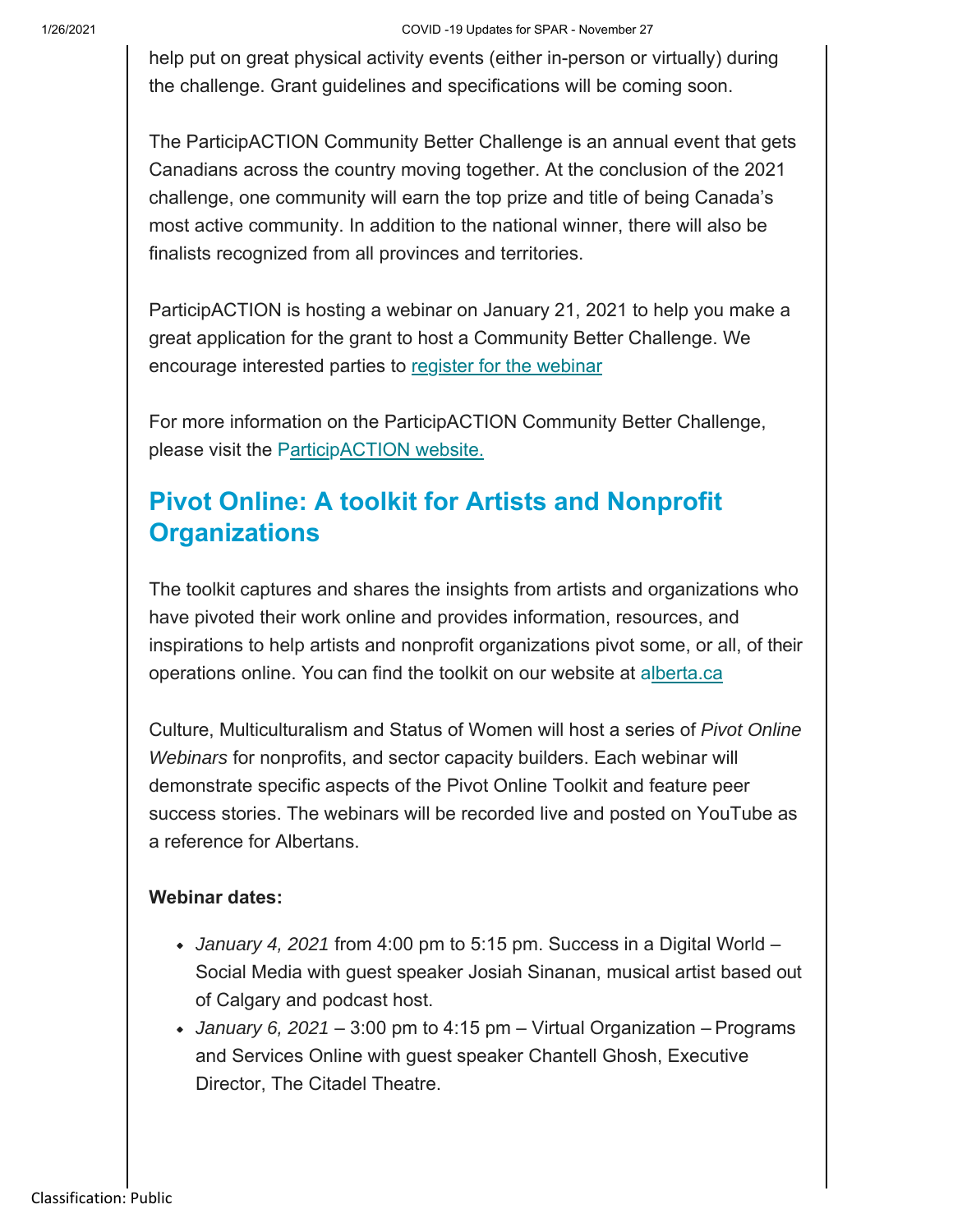Please go to albertacdu.eventbrite.com to register for one or all of these webinars.

# **Medicine Hat College Be Fit for Life Center Transitioning Resources to Online Learning**

The Medicine Hat College Be Fit for Life Centre is excited to announce they are a recipient of the *Sport Relief Fund from Canadian Tire Jumpstart*.

They will be transitioning their popular Yoga Techniques and Zen Me Be Fit for Life Network resources to online learning. An online Mindful Movement course will also be developed providing professional development on the resources. Here's a sneak peek at one of the techniques featured in the Zen Me resource – The Breath of Joy.

The funding allows the Be Fit for Life Network to share these valuable tools broadly, as the course and online resources will be available to access for a FREE trial period. These are great resources for teachers, coaches, physical activity leaders and anyone interested in learning practical techniques to support social emotional learning.

If you would like to be added to their interest list, please email befitforlife@mhc.ab.ca to secure first access. The tools are scheduled to roll out in 2021-22.

# **Upcoming SPAR Events.**

- Winter Walk Day February 3, 2021
- 2021 Alberta Summer Games July 21-25, 2021 Lethbridge
- 2022 Arctic Winter Games March 6-12, 2022 Regional Municipality of Wood Buffalo
- 2022 Canada Summer Games August 6-21, 2022 Niagara Region